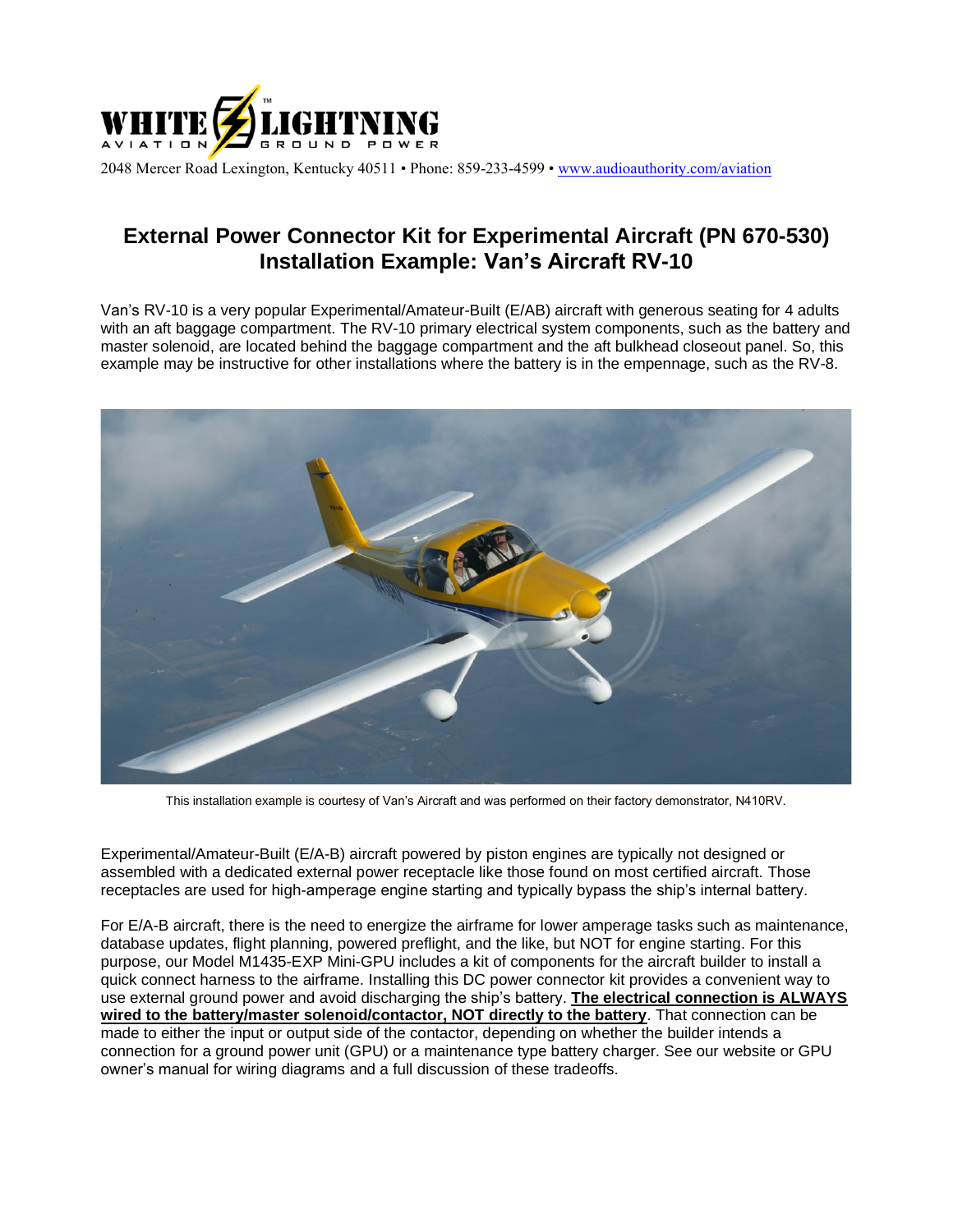Selecting a location to install the external power receptacle requires proximity to the battery solenoid and convenient access from outside the aircraft. In this case, the obvious access is through the baggage compartment door, through the aft bulkhead to reach the battery solenoid or contactor. The installation scheme is for the SB-50 plug to be mounted to a fabricated bracket (blue arrow) and fastened to the bulkhead, which positions the plug to be accessed by an opening in the closeout panel.



View looking forward at fabricated bracket fastened to bulkhead.



Views of the installed SB-50 plug positioned to access through the baggage closeout panel.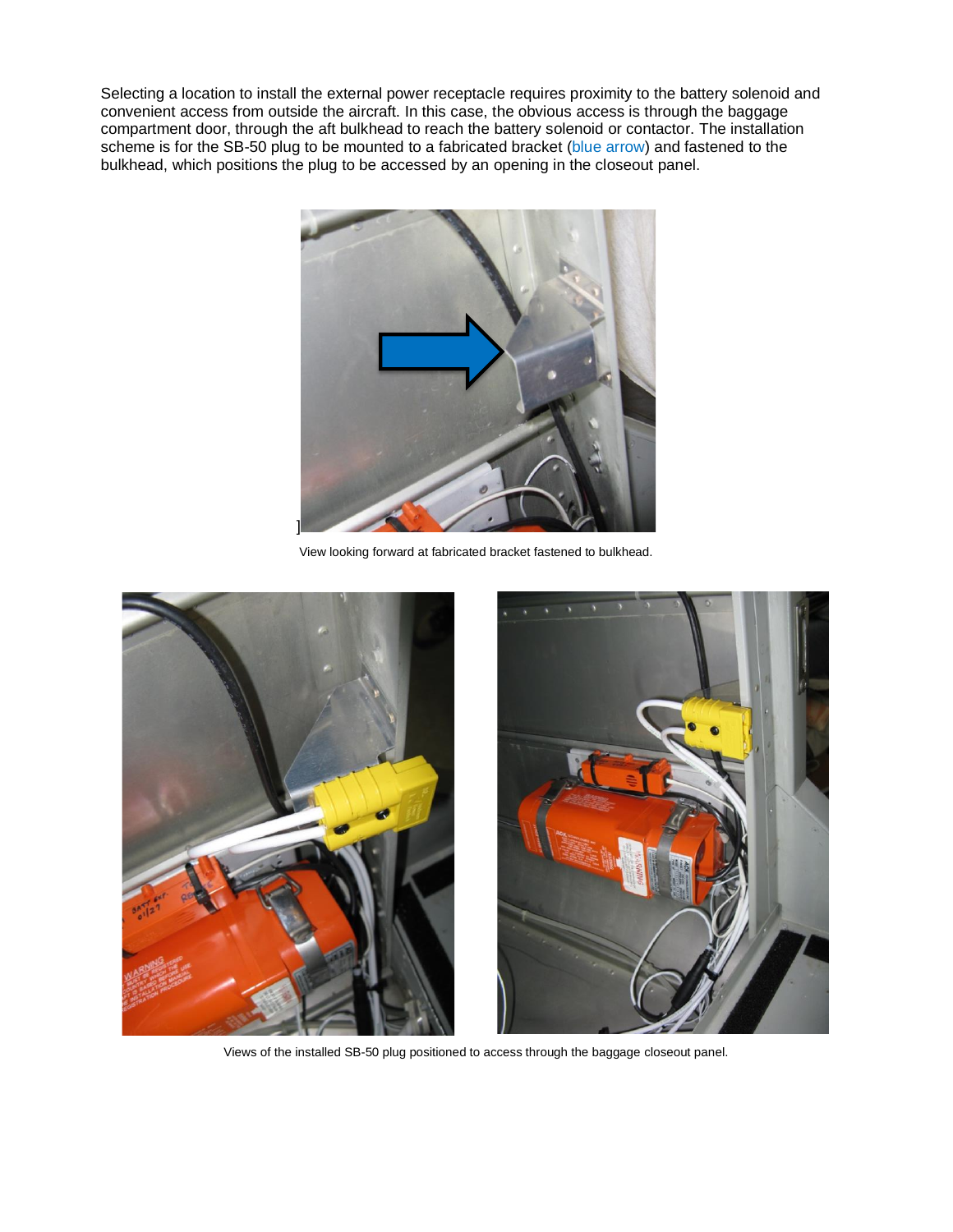#8 wires for 40-amps maximum run from the external power connector to the area of the battery/master solenoid/contactor as shown below. #6 wire would allow up to 50A maximum, which is the limitation on this connector.

In this installation, the positive lead is connected to the input or battery side of the master solenoid (red arrow). The negative lead is attached under the the bolt used for the battery ground cable (green arrow).